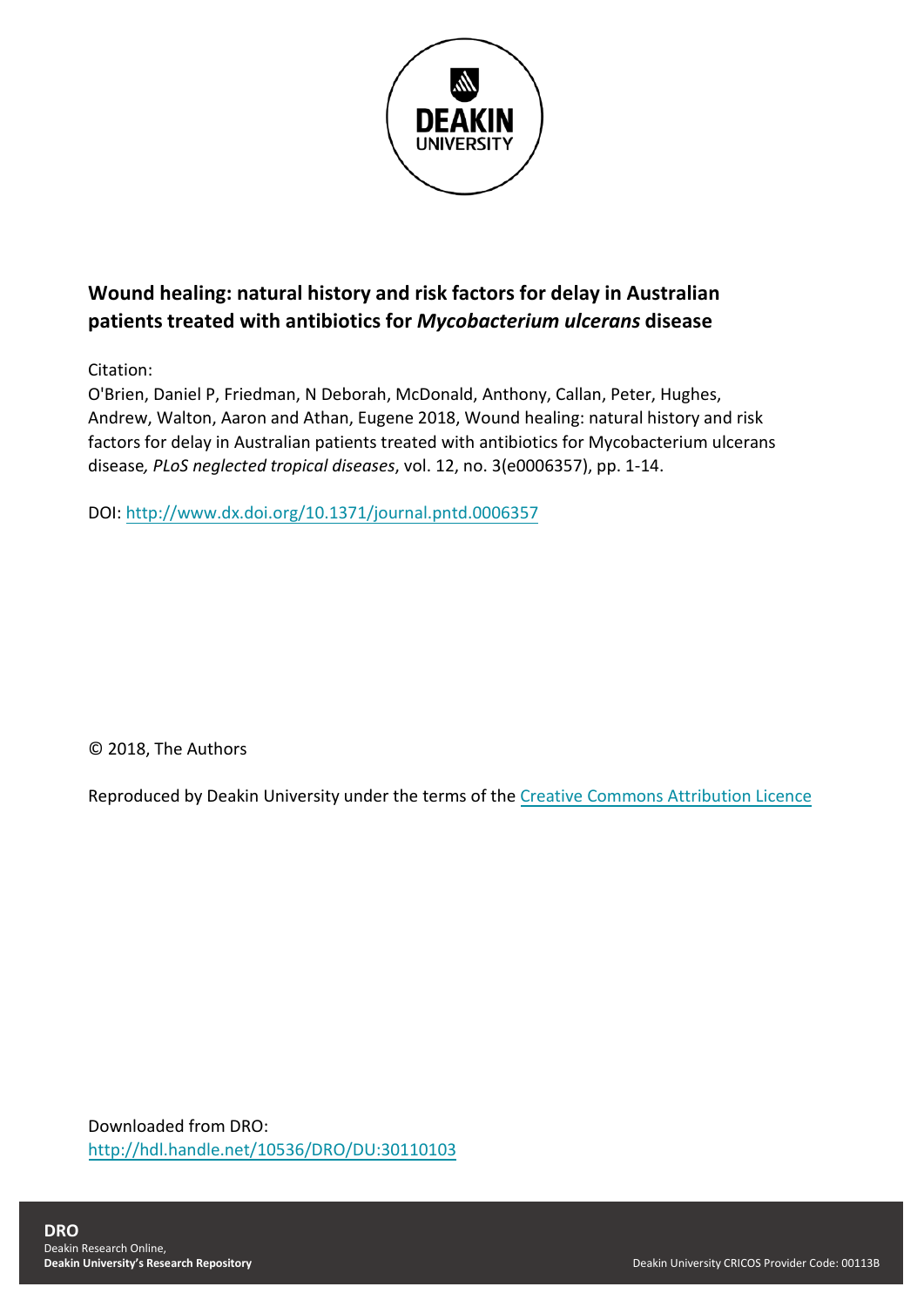RESEARCH ARTICLE

# Wound healing: Natural history and risk factors for delay in Australian patients treated with antibiotics for *Mycobacterium ulcerans* disease

**Daniel P. O'Brien1,2,3\*, N. Deborah Friedman1 , Anthony McDonald4 , Peter Callan4 , Andrew Hughes1 , Aaron Walton<sup>1</sup> , Eugene Athan1**

**1** Department of Infectious Diseases, Barwon Health, Geelong, Australia, **2** Department of Medicine and Infectious Diseases, Royal Melbourne Hospital, University of Melbourne, Melbourne, Australia, **3** Manson Unit, Me´decins Sans Frontières, London, United Kingdom, **4** Department of Plastic Surgery, Barwon Health, Geelong, Australia

\* Danielo@BarwonHealth.org.au

## Abstract

## **Background**

Healing times following treatment with antibiotics, and factors that influence healing, have not been reported in Australian patients with Mycobacterium ulcerans.

## **Methodology/Principal findings**

Healing times were determined for all M. ulcerans cases treated by a single physician with antibiotics at Barwon Health, Victoria, from 1/1/13-31/12/16. Lesions were categorised by induration size: category A  $\leq$  400mm<sup>2</sup>, Category B 401-1600mm<sup>2</sup> and Category C  $\geq$ 1601mm<sup>2</sup>. A logistic regression analysis was performed to determine risk factors for prolonged wound healing (>150 days from antibiotic commencement).

163 patients were included; 92 (56.4%) were male and median age was 58 years (IQR 39–73 years). Baseline lesion size [available in 145 (89.0%) patients] was categorised as A in 46 (31.7%), B in 67 (46.2%) and C in 32 (22.1%) patients. Fifty (30.7%) patients had surgery. In those treated with antibiotics alone, 83.0% experienced a reduction in induration size after 2 weeks, then 70.9% experienced an increase in induration size from the lowest point, and 71.7% experienced an increase in ulceration size. A linear relationship existed between the time induration resolved and wound healing began.

Median time to heal was 91 days (IQR 70–148 days) for category A lesions; significantly shorter than for category B lesions (128 days, IQR 91-181 days,  $p = 0.05$ ) and category C lesions (169 days, IQR 159–214 days, p<0.001). Fifty-seven (35.0%) patients experienced a paradoxical reaction. Of those treated with antibiotics alone, lesions experiencing a paradoxical reaction had longer healing times [median time to heal 177 days (IQR 154–224 days) compared to 107 days (IQR 79–153 days), p<0.001]. On multivariable logistic regression, lesion size at baseline (p<0.001) and paradoxical reactions (p<0.001) were independently associated with prolonged healing times.



# **OPEN ACCESS**

**Citation:** O'Brien DP, Friedman ND, McDonald A, Callan P, Hughes A, Walton A, et al. (2018) Wound healing: Natural history and risk factors for delay in Australian patients treated with antibiotics for Mycobacterium ulcerans disease. PLoS Negl Trop Dis 12(3): e0006357. [https://doi.org/10.1371/](https://doi.org/10.1371/journal.pntd.0006357) [journal.pntd.0006357](https://doi.org/10.1371/journal.pntd.0006357)

**Editor:** Gerd Pluschke, Swiss Tropical and Public Health Institute, SWITZERLAND

**Received:** December 12, 2017

**Accepted:** March 1, 2018

**Published:** March 19, 2018

**Copyright:** © 2018 O'Brien et al. This is an open access article distributed under the terms of the Creative Commons [Attribution](http://creativecommons.org/licenses/by/4.0/) License, which permits unrestricted use, distribution, and reproduction in any medium, provided the original author and source are credited.

**Data Availability Statement:** All relevant data are within the paper and its Supporting Information files.

**Funding:** The authors received no specific funding for this work.

**Competing interests:** The authors have declared that no competing interests exist.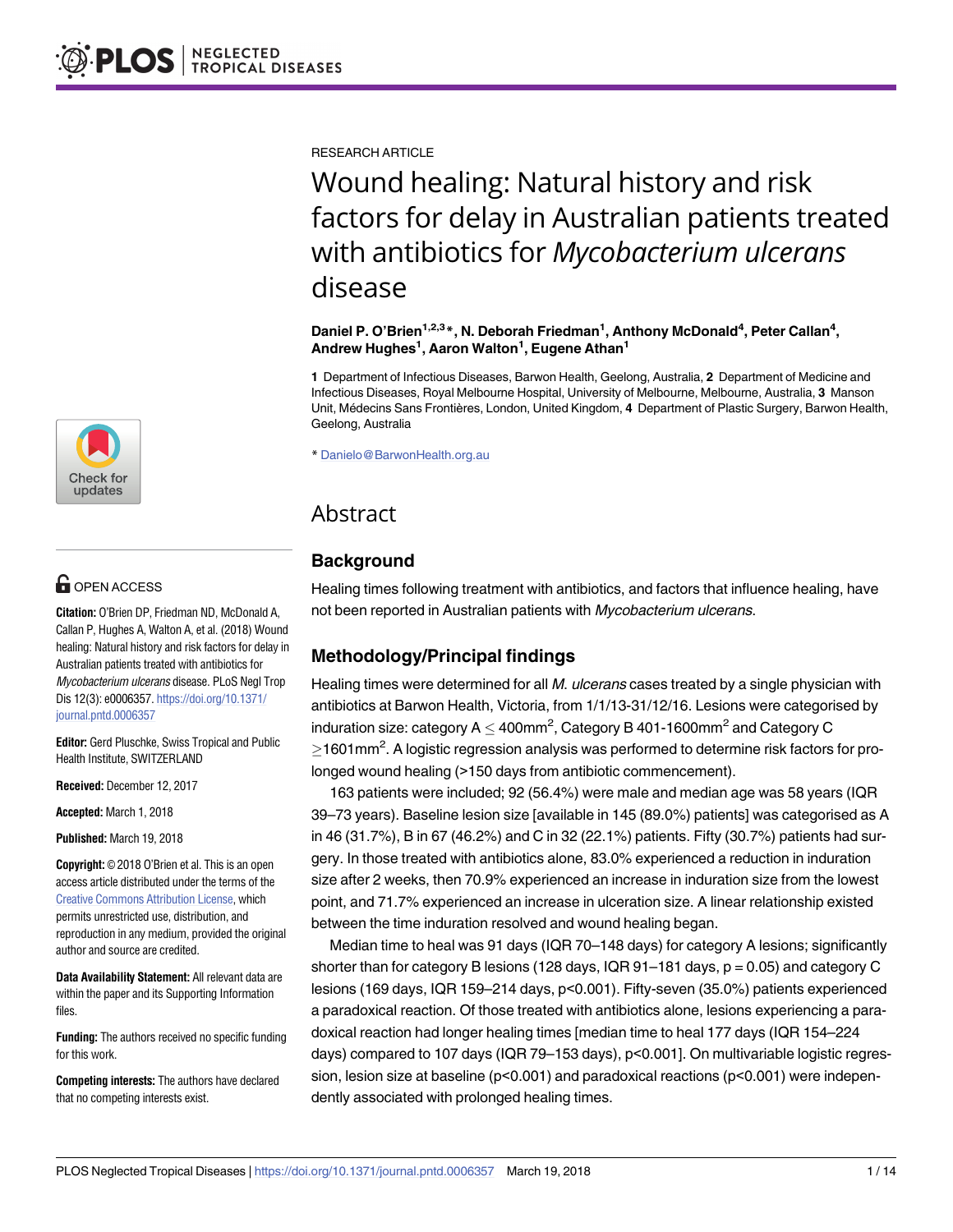<span id="page-2-0"></span>For category A and B lesions, healing time was significantly shorter with antibiotics plus excision and direct closure compared with antibiotics alone [Category A lesions median 55 days (IQR 21–63 days) compared with 91 days (IQR 70–148 days), p<0.001; Category B lesions median 74 days (IQR 21–121 days) compared to 128 days (IQR 97–181 days), p<0.001].

## **Conclusions**

In Australian patients treated with antibiotics M. ulcerans lesions usually initially improve, then clinically deteriorate with increased induration and ulceration, before healing after the inflammation associated with lesions resolves. The time to complete healing of lesions is generally long, and is further prolonged in those with larger initial lesion size or who develop paradoxical reactions. For small lesions (<4cm<sup>2</sup>), excisional surgery may reduce healing times.

## Author summary

In our study we have described for the first time in a large cohort of Australian patients the natural history of wound healing of *Mycobacterium ulcerans* lesions following treatment with antibiotics. We have shown that the lesions usually initially clinically improve with a reduction in induration size, and then deteriorate with increased induration and ulceration, prior to healing after the inflammation associated with lesions resolves. The time to complete healing of lesions is generally long (on average 4.5 months), and is further prolonged in those with increasing initial lesion size or in those who develop paradoxical reactions. In some cases excisional surgery of lesions can reduce healing times by 1–2 months. Knowledge of the natural history of wound healing on antibiotics provides important prognostic information for patients and clinicians when managing *Mycobacterium ulcerans* disease. This information is also needed as a baseline to assess the impact of new interventions aimed at improving healing times. Furthermore, knowledge of factors that affect wound healing times may lead to interventions that significantly reduce them, and in turn the quality and effectiveness of *M*. *ulcerans* treatment.

## **Introduction**

*Mycobacterium ulcerans* (*M*. *ulcerans)* causes necrotising lesions of skin, soft-tissue and occasionally bone that, if left untreated, usually progress and can lead to significant tissue loss, morbidity and long-term deformity.[\[1](#page-12-0), [2](#page-13-0)] It has been demonstrated that antibiotics are highly effective at curing *M*. *ulcerans* lesions and preventing disease recurrence,[\[3–7](#page-13-0)] and oral antibiotics have reduced hospitalisations and the cost of treatment.[\[8\]](#page-13-0) Despite antibiotics, healing times can be prolonged, lasting up to 12 months after completion of the recommended 8-week antibiotic regimen if skin defects are large.[[6](#page-13-0)] Prolonged wound healing can lead to significant expense and inconvenience as a result of the need for regular dressings and medical reviews, can be disabling, and can lead to time off work or school resulting in both patient and healthcare provider dissatisfaction.

Healing times in Australian patients with *M*. *ulcerans* treated with antibiotics have not been reported. Healing times in African patients have been reported,[[6](#page-13-0)] but significant differences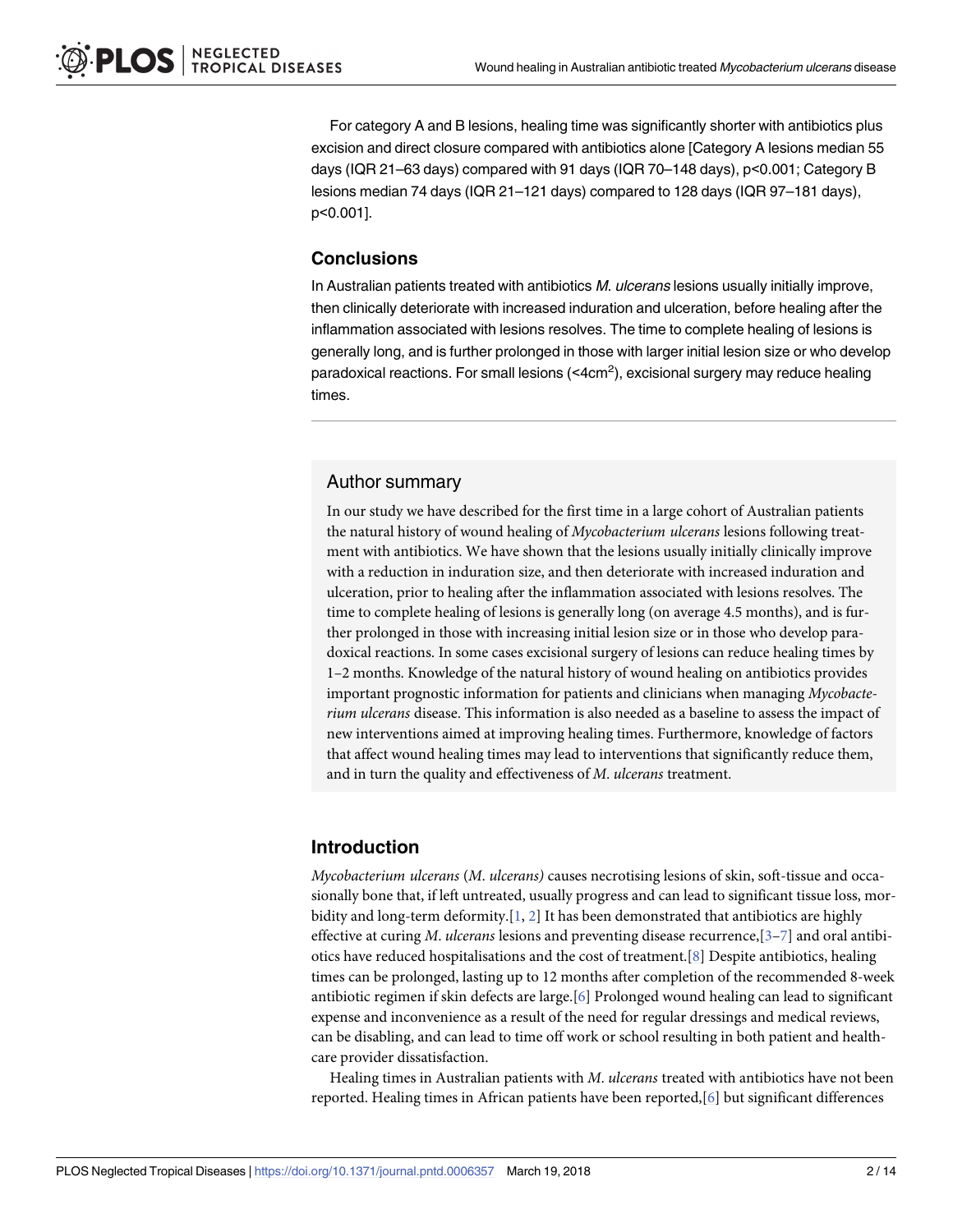<span id="page-3-0"></span>exist between Australian and African patients that may influence wound healing, with African patients being younger, having fewer co-morbidities, and often less access to care including surgical treatment and appropriate wound care.[[9\]](#page-13-0) Furthermore, risk factors for prolonged healing times have not been studied. Knowledge of factors that affect wound healing times may lead to interventions that significantly reduce them, and in turn improve the quality and effectiveness of *M*. *ulcerans* treatment. Understanding the natural history of wound healing with antibiotics provides important prognostic information for patients and clinicians when managing this disease. It is also needed as a baseline to assess the impact of new interventions aimed at improving healing times such as new dressing regimens, new medical treatments or modifications to wound debriding techniques such as medical maggot therapy.

The aim of this study was to describe wound healing times in Australian patients with *M*. *ulcerans* disease treated with antibiotics and to determine risk factors for prolonged healing times.

### **Methods**

All *M*. *ulcerans* cases treated with antibiotics at Barwon Health, Victoria, from 1/1/13-31/12/16 by a single physician (DOB) were assessed for inclusion in the study. A *M*. *ulcerans* case was defined as the presence of a lesion clinically suggestive of *M*. *ulcerans* plus any of [[1\]](#page-12-0) a culture of *M*. *ulcerans* from the lesion, [\[2\]](#page-13-0) a positive PCR from a swab or biopsy of the lesion, or [[3\]](#page-13-0) histopathology of an excised lesion showing a necrotic ulcer with the presence of acid-fast bacilli (AFB) consistent with acute *M*. *ulcerans* infection. The initial size of the lesion was determined by measuring with a ruler the diameter of induration of lesions in millimetres and calculating the surface area in millimetres squared. Lesions were catagorised by the size of induration as follows: category A  $\leq$  400mm<sup>2</sup>, Category B 401-1600mm<sup>2</sup> and Category C 1601mm<sup>2</sup> . These categories were chosen to allow specific study of small lesions (*<*2cm diameter and 2–4 cm diameter), common in the Australian context, which would not have been possible using World Health Organization categories. Lesion type and WHO category was assigned according to published definitions.[\[10\]](#page-13-0)

Wound healing was defined as complete re-epithelialisation of the wound. Healing time was determined as the time from commencement of antibiotic treatment until full healing of the lesion. This was determined by clinical assessment and the examination of photographs of the lesion which could be provided by patients representing times between clinical visits. Lesions were measured every 2 weeks whilst on antibiotics and every 4 weeks once antibiotics were completed. Prolonged healing times were defined as time to healing of more than 150 days after antibiotic commencement.

Standard drug dosages for adults included rifampicin 10 mg/kg/day (up to a maximum of 600 mg daily), clarithromycin 7.5 mg/kg twice daily (up to 500 mg twice daily), ciprofloxacin 500 mg twice daily, and moxifloxacin 400 mg once daily. Surgical definitions were as follows: a) curette: this involved a shallow surgical excision using a curette of the macroscopically abnormal skin and subcutaneous tissue under local anaesthetic with the wound left open to heal by secondary intention; b) debridement: this involved the debridement of necrotic or inflamed tissue in the base of wounds and underlying the wound edges; c) excision and direct closure: this involved excision of the lesion with direct closure of the skin defect; and d) excision and split skin graft (SSG): this involved excision of the lesion with direct closure of the skin defect with a SSG. Treatment decisions were not standardized and were made on an individual patient basis involving of a number of factors which included: initial size, site and type of the lesion, patient co-morbidities and preferences, antibiotic contraindications and intolerances, and lesion response to treatment. Wound care was not standardised and was provided either by medical services or self-administered.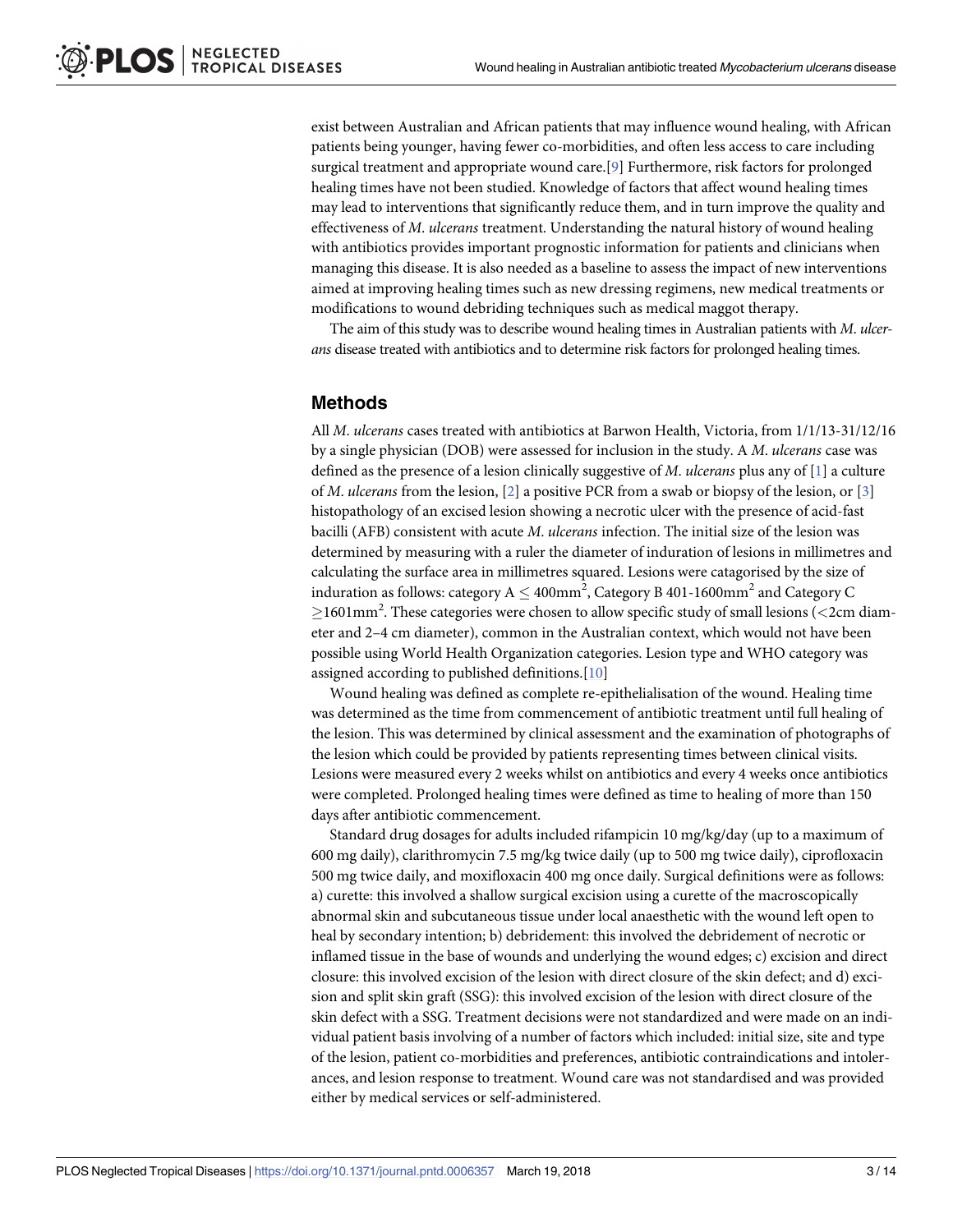<span id="page-4-0"></span>Treatment success was defined as complete healing of the lesion without recurrence within 12 months of commencing antibiotic treatment. Paradoxical reactions were defined by the presence of one or both of the following features: a) clinical: an initial improvement on antibiotic treatment in the clinical appearance of a *M*. *ulcerans* lesion followed by a clinically significant deterioration of the lesion or its surrounding tissues in terms of oedema or tissue necrosis as determined by a clinician experienced in the antibiotic treatment of *M*. *Ulcerans* (DOB), or the appearance of a new lesion(s), and b) histopathology: examination of excised tissue from the clinical lesion showing evidence of an intense inflammatory reaction consistent with a paradoxical reaction.[[11](#page-13-0)]

#### **Data analysis**

Data was collected prospectively using Epi-info 6 (CDC, Atlanta) and analysed using STATA 12 (StataCorp, Texas, USA). Kernel density estimation methods were used to plot graphs of whole cohort lesion responses to treatment with respect to induration and ulceration. Lowess smoothing method was used to compare amount of induration and time to when healing begins on a graph. Median values for non-parametric variables were compared using the Wilcoxon rank-sum test. A logistic regression analysis was performed to determine crude odds ratios of the association of variables with prolonged wound healing time. Variables with a strong association on crude analysis ( $p<0.20$ ) were then included in a multivariable logistic regression model to determine adjusted odds ratios for the association of variables with prolonged wound healing time. The p-values for assessing the strength of the association of each variable with prolonged wound healing time, controlled for all the other variables in the model, were determined by the likelihood ratio test.

#### **Ethics**

This study was approved by the Barwon Health Human Research and Ethics Committee. All previously gathered human medical data were analysed in a de-identified fashion.

#### **Results**

#### **Baseline characteristics**

One hundred and eighty-five patients were treated with antibiotics by Barwon Health clinicians over the study period. Nineteen were managed by other physicians in BH, and three had a lack of recorded data and were excluded. Thus 163 patients were included in the analysis.

Ninety-two (56.4%) were male and median age was 58 years (IQR 39–73 years). Baseline lesion size prior to antibiotic treatment [available in 145 (89.0%) patients] was categorised as A in 46 (31.7%), B in 67 (46.2%) and C in 32 (22.1%) patients. One hundred and eighteen (72.4%) lesions were catagorised as WHO category 1, 20 (12.3%) as WHO category 2 and 25 (15.3%) as WHO category 3. One hundred and thirty-six (83.4%) lesions were ulcers, 11 (6.8%) nodules, 14 (8.6%) oedematous and 2 (1.2%) plaques. Thirty-nine (23.9%) lesions were on upper limb, 119 (73.0%) lower limb, and 5 (3.1%) on the trunk, head or neck. Fifteen (9.2%) patients had diabetes mellitus and 16 (9.9%) were immune suppressed.

#### **Treatment**

One hundred and thirteen (69.3%) patients had antibiotics alone, and 50 (30.7%) had antibiotics plus surgery [4 (8%) curette, 15 (30%) debridement, 21 (42%) excision and direct closure, and 10 (20%) excision + SSG]. The type of surgical treatment according to baseline size of lesion is shown in [Table](#page-10-0) 3.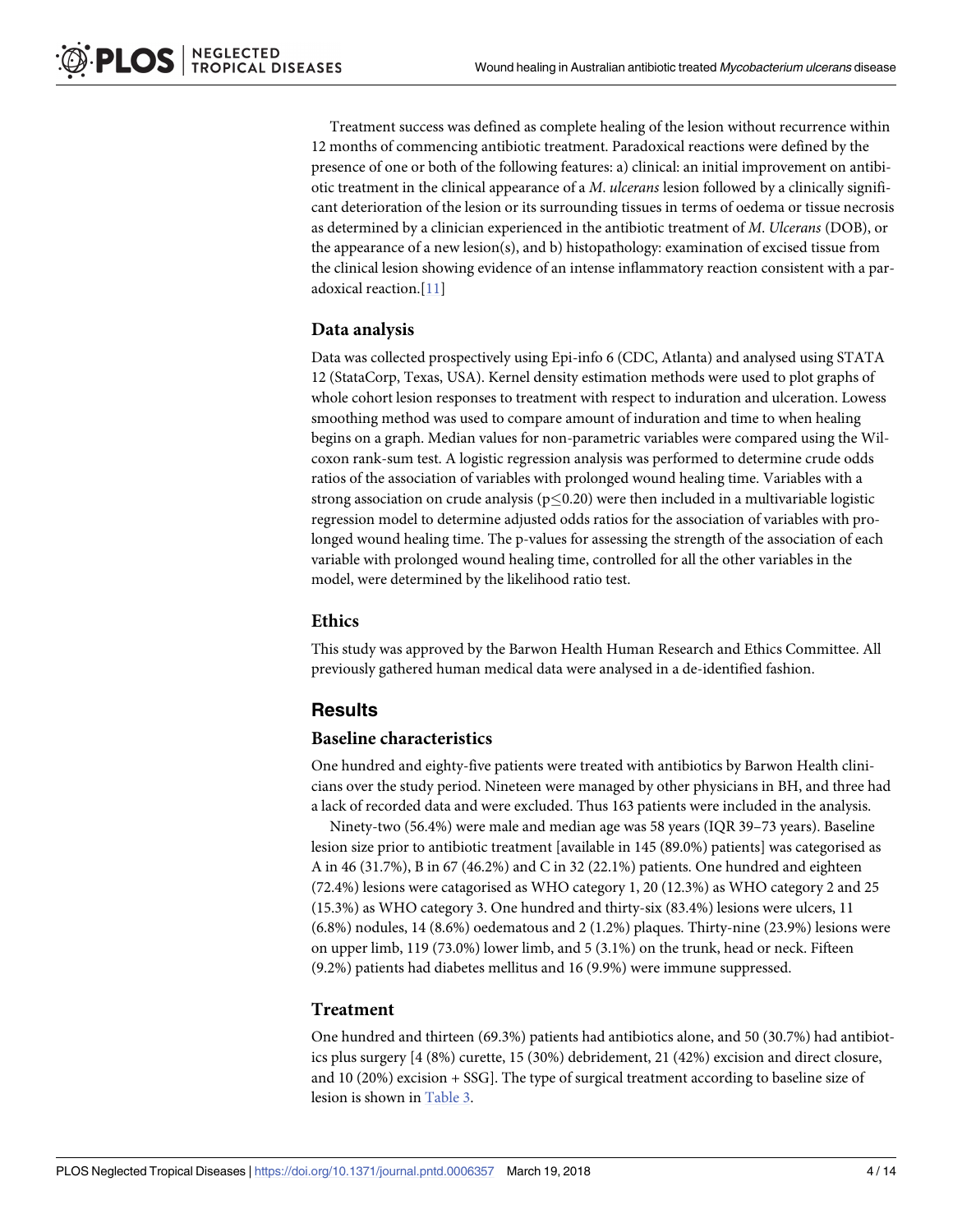<span id="page-5-0"></span>The median duration of antibiotic therapy was 56 days (IQR 46–56 days). Initial antibiotic regimens were rifampicin and clarithromycin in 129 (79.1%), rifampicin and ciprofloxacin in 32 (19.0%), and rifampicin and moxifloxacin in 3 (1.8%).

### **Treatment outcomes**

One hundred and fifty-eight (96.9%) patients experienced treatment success. Two patients died prior to wound healing occurring (one of a cerebrovascular accident and one with haematemesis secondary to oesophageal varices). Three patients, all of whom experienced paradoxical reactions, took longer than 1 year to heal (392, 535 and 576 days), but all were cured of their disease, with none requiring additional courses of antibiotics (1 had debridement surgery). No patients experienced limitation of joint movements after wound healing.

## **Behaviour of** *M***.** *ulcerans* **lesions during antibiotic treatment**

In the first two weeks of antibiotic treatment, 98/118 (83.0%) of patients experienced a reduction in the size of induration associated with the lesion, with a median reduction of 49% (IQR 27–63%). (Fig 1) After an initial reduction in the size of induration of the lesion, 95/134 (70.9%) of patients then experienced an increase in the amount of induration from the lowest point [median increase from lowest point 73% (IQR 31–163%)], [\(Fig](#page-6-0) 2) with 38/133 (28.6%) of patients developing more induration than at baseline. After antibiotic commencement, 91/127 (71.7%) of patients experienced an increase in the size of the ulceration with a median increased ulceration of 125% (IQR 47–400%). [\(Fig](#page-6-0) 3) The induration associated with lesions resolved after a median of 95 days (IQR 56–145 days), and healing of wounds began after a median of 77 days (IQR 42–112 days). There was a linear relationship between the time taken for induration to resolve and the time for wound healing to begin ( $Fig 4$  $Fig 4$ ).



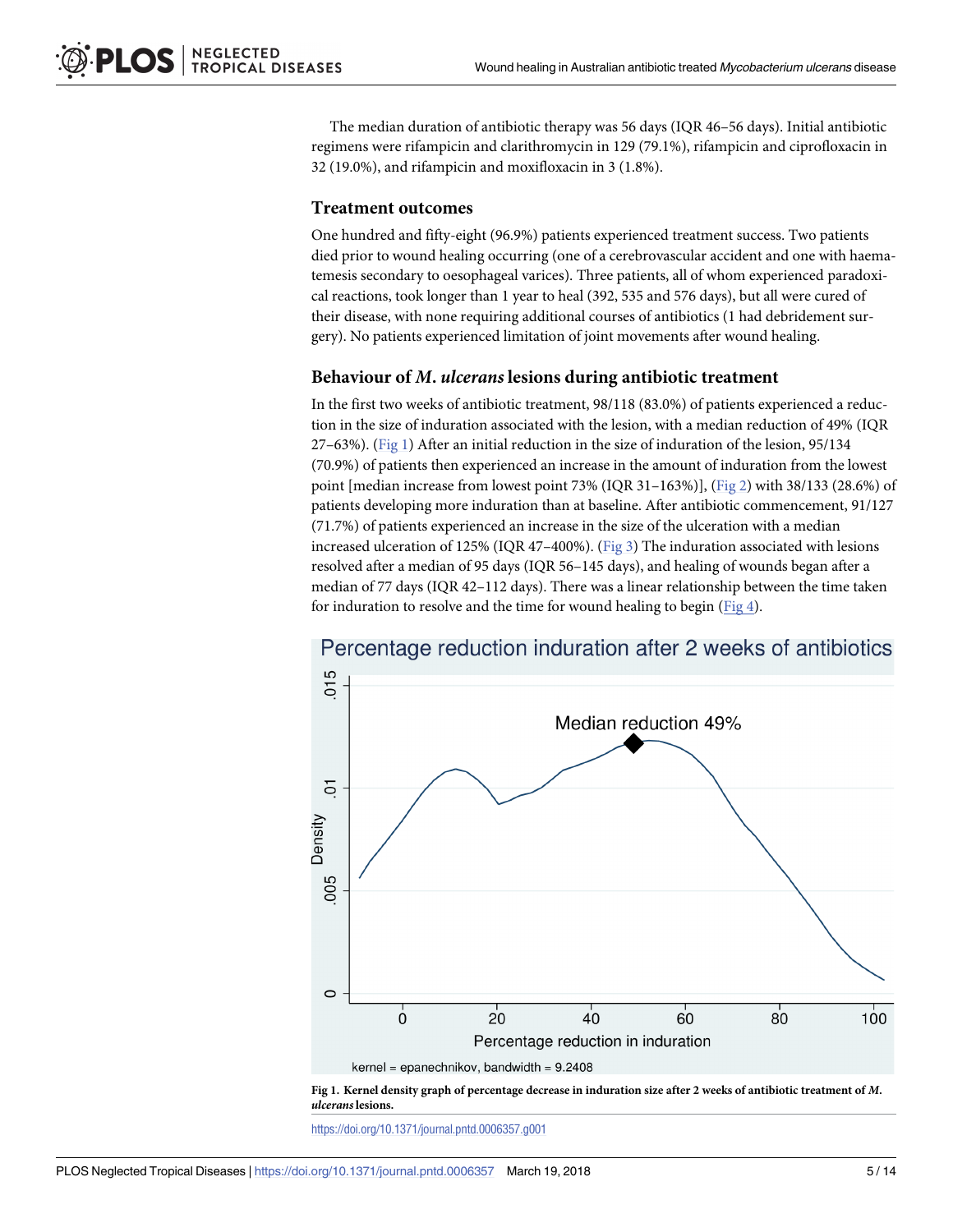<span id="page-6-0"></span>

**[Fig](#page-5-0) 2. Kernel density graph of percentage increase in induration size from low point following antibiotic treatment of** *M***.** *ulcerans***lesions.**

<https://doi.org/10.1371/journal.pntd.0006357.g002>



[Fig](#page-5-0) 3. Kernel density graph of percentage increase in ulceration size following antibiotic treatment of M. ulcerans **lesions.**

<https://doi.org/10.1371/journal.pntd.0006357.g003>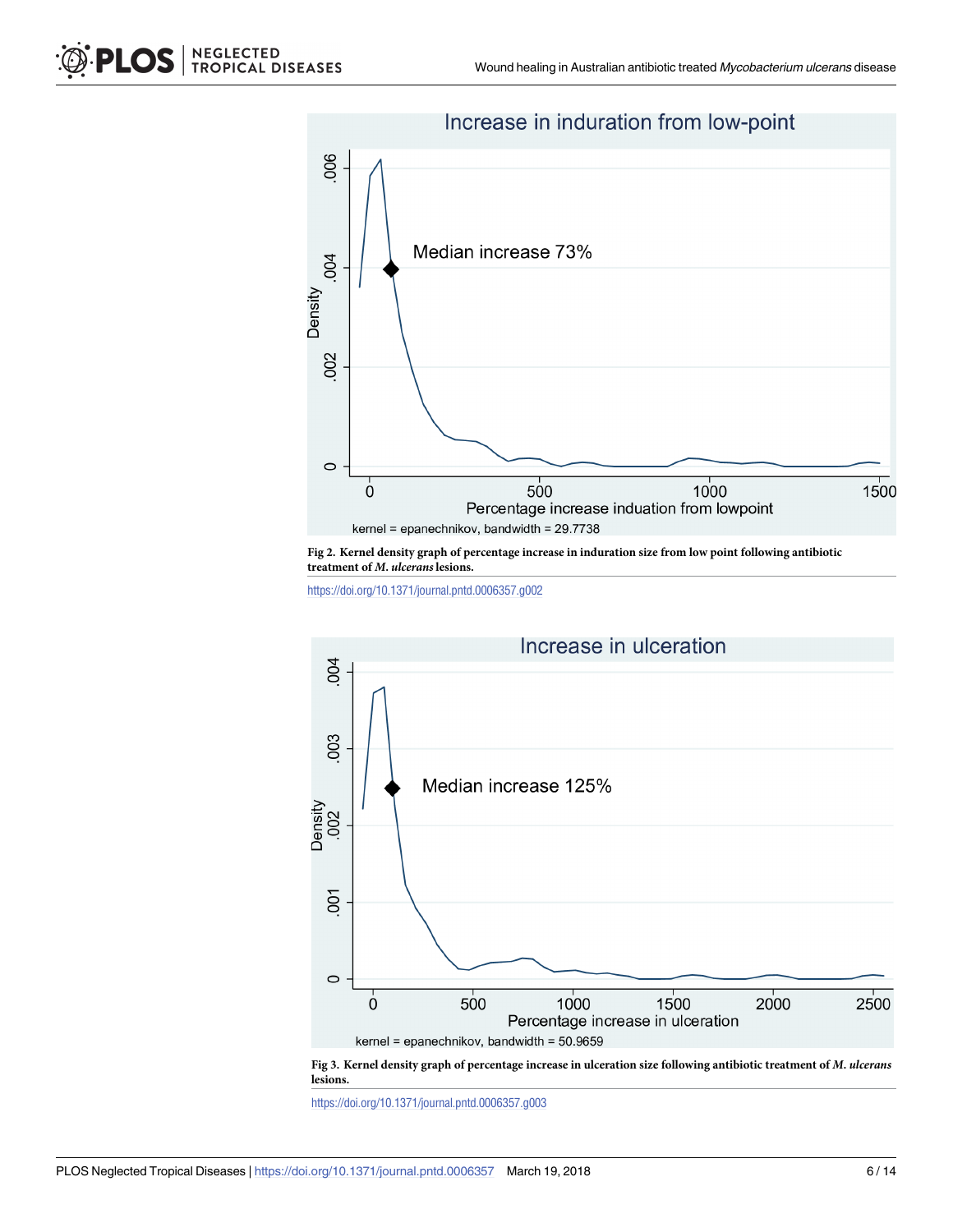<span id="page-7-0"></span>

[Fig](#page-5-0) 4. Lowess smoothing graph of time to healing begins related to time until induration resolves for antibiotic **treated** *M***.** *ulcerans***lesions.**

<https://doi.org/10.1371/journal.pntd.0006357.g004>

### **Wound healing**

**Wound healing: Antibiotics alone ([Table](#page-8-0) 1).** The time to wound healing was recorded for 106 (93.8%) patients treated with antibiotics alone: five patients did not have accurate information on time to wound healing, and two died prior to full wound healing, and were not included in further analysis. The median time to heal was 138 days (IQR 91–175 days). Fourtyeight (45.3%) had prolonged healing times, with 3 (2.8%) taking more than 12 months to heal.

The median time to heal was 91 days (IQR 70–148 days) for category A lesions, which was significantly shorter than for category B lesions (128 days, IQR 91-181 days,  $p = 0.05$ ) and category C lesions (169 days, IQR 159–214 days, p*<*0.001). Median healing times were significantly shorter for WHO category 1 lesions (119 days, IQR 84–160 days) compared with Category 2 (169 days, IQR 154–214 days, p*<*0.001) or category 3 lesions (175 days, IQR 152– 219 days, p*<*0.01).

Median healing times were significantly longer for patients  $\geq$  65 years of age compared to those 15–64 years of age ( $p = 0.03$ ). Compared to ulcerative lesions, oedematous lesions had significantly longer healing times ( $p = 0.02$ ). Median healing times were similar between genders, those with and without diabetes or immune suppression, lesion position, and antibiotic regimen.

**Risk factors for prolonged healing times with antibiotic treatment alone [\(Table](#page-9-0) 2).** On crude analysis, lesion size, age, and paradoxical reactions were significantly associated with prolonged wound healing times. Gender, lesion position, lesion type, diabetes and drug regimen were not associated with prolonged healing times. On a multivariable logistic regression, adjusting for age, gender and immune suppression, lesion size at baseline (p*<*0.001) and paradoxical reactions (p*<*0.001) were independently associated with prolonged healing times.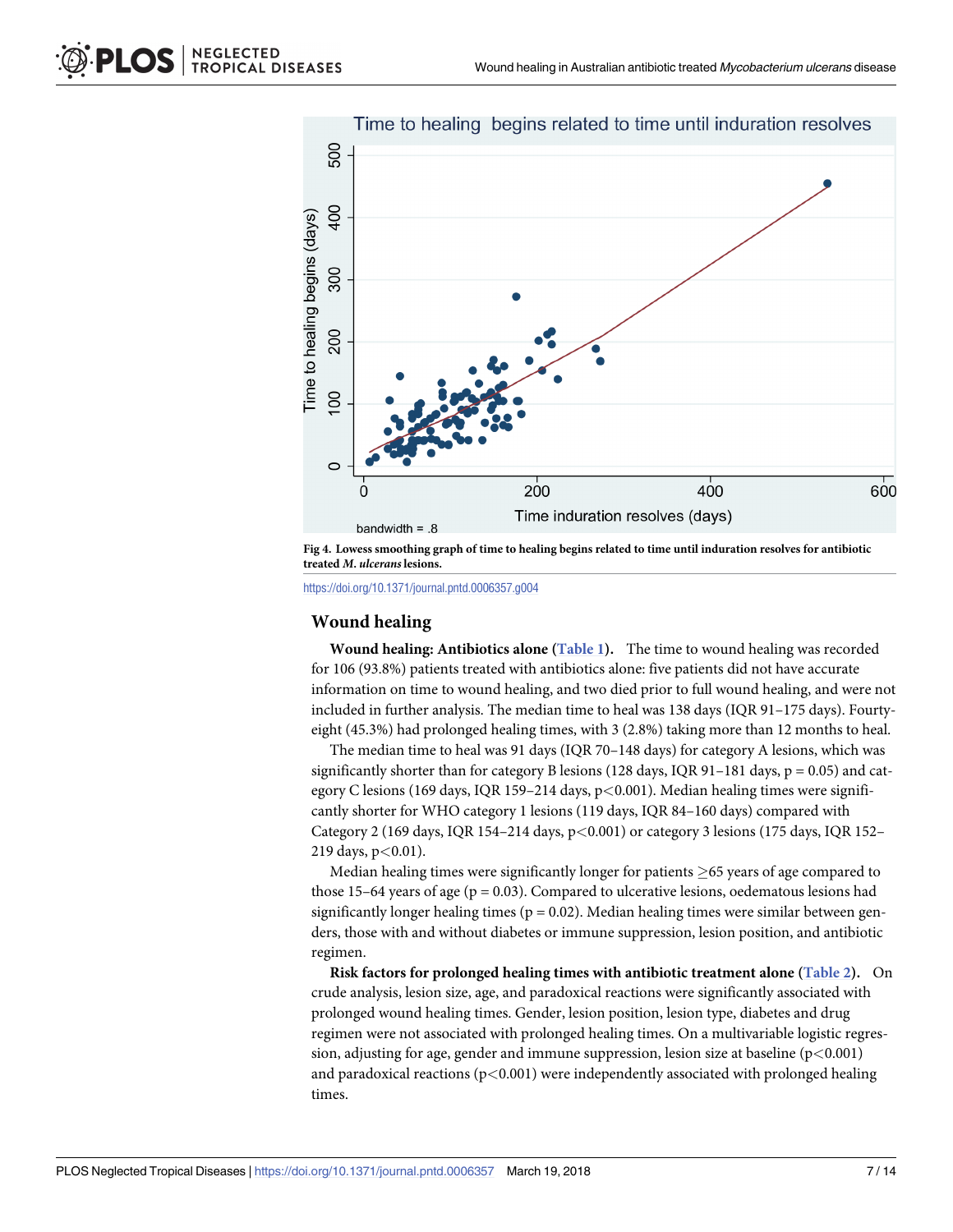| Variable                        | Number of cases  | Median healing time, IQR (days) | p-value    |
|---------------------------------|------------------|---------------------------------|------------|
| Lesion size                     |                  |                                 |            |
| Cat A                           | 31               | $91(70-148)$                    | Comparator |
| Cat B                           | 49               | $128(97-181)$                   | 0.01       |
| $\operatorname{Cat} \mathsf{C}$ | $21\,$           | 169 (159-214)                   | $<$ 0.001  |
| WHO Category                    |                  |                                 |            |
| $\mathbf{1}$                    | 83               | $119(84-160)$                   | Comparator |
| $\boldsymbol{2}$                | 14               | 169 (154-214)                   | < 0.001    |
| $\mathfrak{Z}$                  | 9                | 175 (152-219)                   | 0.03       |
| Gender                          |                  |                                 |            |
| Male                            | 60               | 143 (93-171)                    | 0.85       |
| Female                          | 46               | $135(91-182)$                   |            |
| Age (years)                     |                  |                                 |            |
| $0 - 15$                        | 8                | $113(88-151)$                   | 0.75       |
| $16 - 64$                       | 57               | $119(84 - 175)$                 | Comparator |
| ${\geq}65$                      | 41               | 156 (119-182)                   | 0.03       |
| <b>Lesion Position</b>          |                  |                                 |            |
| Upper limb                      | 23               | 154 (77-202)                    | Comparator |
| Lower limb                      | 81               | $135(92 - 175)$                 | 0.68       |
| Trunk, head and neck            | $\overline{c}$   | $96(84-108)$                    | 0.42       |
| Lesion Type                     |                  |                                 |            |
| Ulcer                           | 99               | $137(85 - 172)$                 | Comparator |
| Nodule                          | $\overline{4}$   | 122 (108-174)                   | 0.86       |
| Oedema                          | $\boldsymbol{2}$ | 321 (304-338)                   | 0.02       |
| Plaque                          | $\bf 1$          | 355 (355-355)                   | 0.10       |
| Diabetes                        |                  |                                 |            |
| Yes                             | 8                | 154 (140-182)                   | 0.20       |
| No                              | 98               | $129(85-175)$                   |            |
| <b>Immune Suppression</b>       |                  |                                 |            |
| Yes                             | $\boldsymbol{7}$ | $160(90-168)$                   | 0.77       |
| No                              | 97               | $130(91-179)$                   |            |
| Paradoxical reaction            |                  |                                 |            |
| Yes                             | 34               | 177 (154-224)                   | $<$ 0.001  |
| No                              | 72               | $107(79-153)$                   |            |
| Drug regimen                    |                  |                                 |            |
| Rifampicin/clarithromycin       | 86               | $136(85 - 168)$                 | Comparator |
| Rifampicin/ciprofloxacin        | 19               | $153(11-222)$                   | 0.08       |
| Other regimen                   | $\mathbf{1}$     | 70 (70-70)                      | 0.24       |
|                                 |                  |                                 |            |

#### <span id="page-8-0"></span>[Table](#page-7-0) 1. Median healing times of M. ulcerans lesions treated with antibiotics alone according to baseline characteristics.

<https://doi.org/10.1371/journal.pntd.0006357.t001>

**Wound healing: Antibiotics plus surgery [\(Table](#page-10-0) 3).** The overall median time to heal following antibiotics plus surgery was 119 days (IQR 57–159 days). Median healing time was 71 days (IQR 64–114 days) if curette was performed, 137 days (IQR 117–243 days) if debridement was performed, 55 days (IQR 21–113 days) if excision and direct closure was performed, and 152 days (IQR 121–223 days) if excision and SSG was performed.

For category A lesions, healing time was similar for those treated with antibiotics plus curette compared with those treated with antibiotics alone (median 71 days with curette compared with 91 days without curette,  $p = 0.32$ ). However antibiotic treatment duration was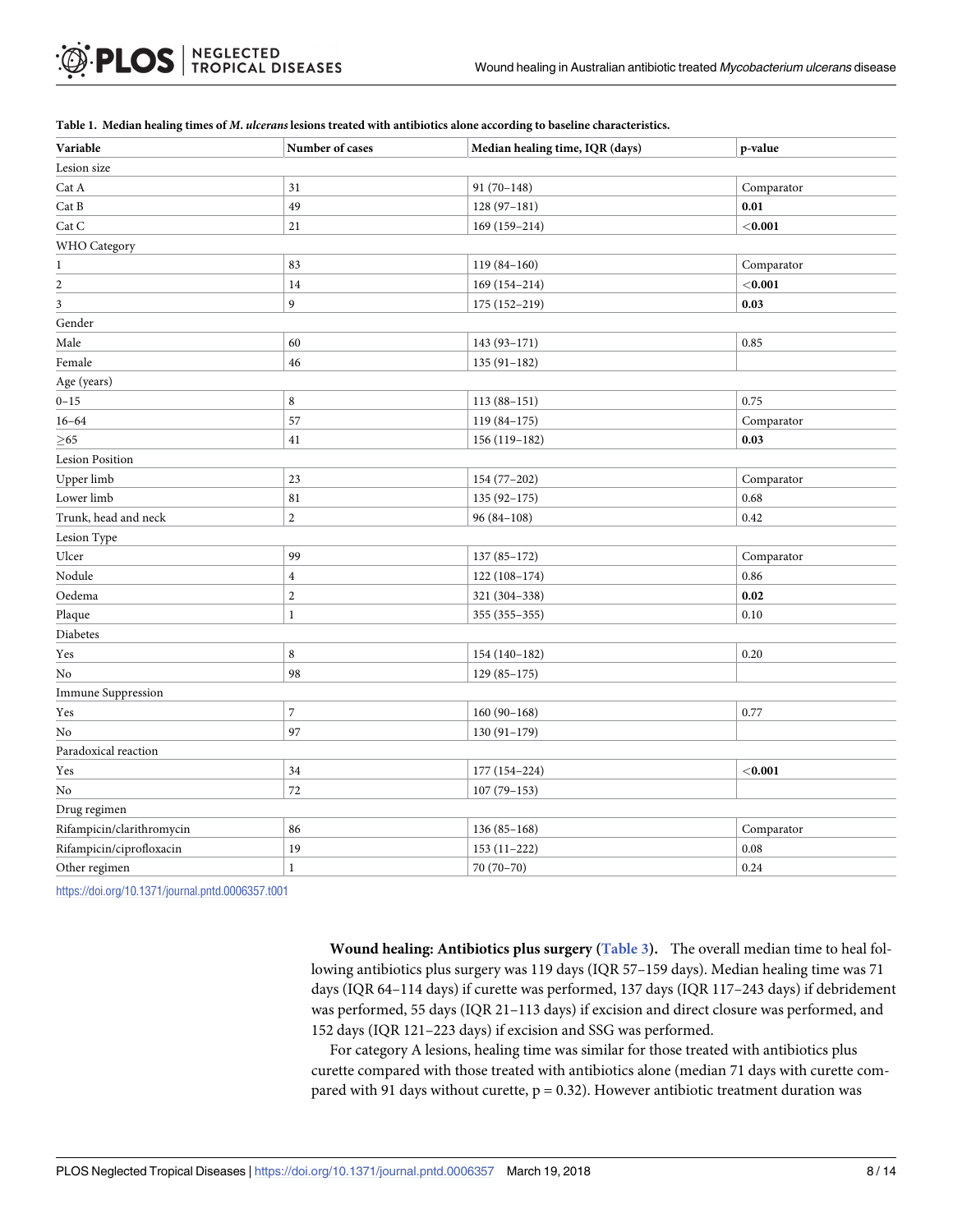| Variable                      | Number (%) with prolonged<br>healing | Number (%) without prolonged<br>healing | Crude OR (95%<br>$CI$ ) |          | p-value Adjusted OR (95%<br>$CI$ <sup>*</sup> | p-value |
|-------------------------------|--------------------------------------|-----------------------------------------|-------------------------|----------|-----------------------------------------------|---------|
| Lesion size                   |                                      |                                         |                         |          |                                               |         |
| Cat A                         | 7(22.6)                              | 24 (77.4)                               | $\mathbf{1}$            | < 0.001  | $\mathbf{1}$                                  | < 0.001 |
| Cat B                         | 21(42.9)                             | 28(57.1)                                | 2.6(0.9,7.1)            |          | 2.6(0.6,10.9)                                 |         |
| Cat C                         | 17(81.0)                             | 4(19.1)                                 | 14.6 (3.7,57.7)         |          | 24.2 (3.8,155.0)                              |         |
| Gender                        |                                      |                                         |                         |          |                                               |         |
| Female                        | 19(41.3)                             | 27 (58.7)                               | $\mathbf{1}$            | 0.47     | $\mathbf{1}$                                  | 0.40    |
| Male                          | 29 (48.3)                            | 31 (51.7)                               | $1.3(0.6-2.9)$          |          | 0.6(0.2, 2.0)                                 |         |
| Age (years)                   |                                      |                                         |                         |          |                                               |         |
| $0 - 15$                      | 2(25.0)                              | 6(75.0)                                 | $\mathbf{1}$            | $0.01\,$ | $\mathbf{1}$                                  | 0.21    |
| $16 - 64$                     | 20(35.1)                             | 37 (64.9)                               | $1.6(0.3 - 8.8)$        |          | 0.2(0.0, 1.8)                                 |         |
| $\geq 65$                     | 26(63.4)                             | 15(36.6)                                | 5.2(0.93,29.1)          |          | $0.6(0.1-4.4)$                                |         |
| <b>Lesion Position</b>        |                                      |                                         |                         |          |                                               |         |
| Upper limb                    | 13(56.5)                             | 10(43.5)                                | $\mathbf{1}$            | 0.23     |                                               |         |
| Lower limb                    | 35 (43.2)                            | 46 (56.8)                               | 0.6(0.2, 1.5)           |          |                                               |         |
| Trunk, head and neck          | 0(0.0)                               | 2(100.0)                                | N/A                     |          |                                               |         |
| Lesion Type                   |                                      |                                         |                         |          |                                               |         |
| Ulcer                         | 44 (44.4)                            | 55 (55.6)                               | $\,1$                   | 0.23     | $\overline{\phantom{a}}$                      |         |
| Nodule                        | 1(25.0)                              | 3(75.0)                                 | 0.4(0.0, 4.1)           |          |                                               |         |
| Oedema                        | 2(100.0)                             | 0(0.0)                                  | N/A                     |          | $\overline{a}$                                |         |
| Plaque                        | 1(100.0)                             | 0(0.0)                                  | N/A                     |          |                                               |         |
| Diabetes                      |                                      |                                         |                         |          |                                               |         |
| Yes                           | 5(62.5)                              | 3(37.5)                                 | 2.1(0.5, 9.4)           | 0.31     |                                               |         |
| No                            | 43 (43.9)                            | 55(56.1)                                | $\mathbf{1}$            |          |                                               |         |
| <b>Immune Suppression</b>     |                                      |                                         |                         |          |                                               |         |
| No                            | 41 (42.3)                            | 56 (57.7)                               | $\mathbf{1}$            | 0.13     | $\mathbf{1}$                                  | 0.23    |
| Yes                           | 5(71.3)                              | 2(28.6)                                 | 3.4(0.6, 18.5)          |          | 4.4 (0.4,47.9)                                |         |
| Paradoxical reaction          |                                      |                                         |                         |          |                                               |         |
| $\rm No$                      | 19(26.4)                             | 53 (73.6)                               | $\mathbf{1}$            | < 0.001  | $\mathbf{1}$                                  | < 0.001 |
| Yes                           | 29 (85.3)                            | 5(14.7)                                 | 16.2(5.5, 47.8)         |          | 27.4 (6.9,107.9)                              |         |
| Drug regimen                  |                                      |                                         |                         |          |                                               |         |
| Rifampicin/<br>clarithromycin | 37(43.1)                             | 49 (57.0)                               | $\mathbf{1}$            | 0.33     | ä,                                            |         |
| Rifampicin/ciprofloxacin      | 11(57.9)                             | 8(42.1)                                 | 1.82(0.67, 4.98)        |          |                                               |         |
| Other regimen                 | 0(0.0)                               | 1(100.0)                                | N/A                     |          |                                               |         |

#### <span id="page-9-0"></span>[Table](#page-7-0) 2. Logistic regression model showing adjusted and unadjusted associations with baseline variables and prolonged healing times.

Adjusted for age, gender, size of lesion, immune suppression and paradoxical reaction

<https://doi.org/10.1371/journal.pntd.0006357.t002>

shorter for curetted patients [median 20.5 days (IQR 16.5–24.5 days) compared to 56 days (IQR 56–56 days), p*<*0.01] with no difference in treatment outcomes.

For category A and B lesions, healing time was significantly shorter for those treated with antibiotics plus excision and direct closure compared with those treated with antibiotics alone [Category A lesions median 55 days (IQR 21–63 days) compared with 91 days (IQR 70–148 days), p*<*0.001, and Category B lesions median 74 days (IQR 21–121 days) compared to 128 days (IQR 97–181 days), p*<*0.001]. In addition, antibiotic treatment duration was shorter for patients treated with excision and direct closure [median 28 days (IQR 25–42 days) compared to 56 days (IQR 56–56 days), p*<*0.001] with no difference in treatment outcomes.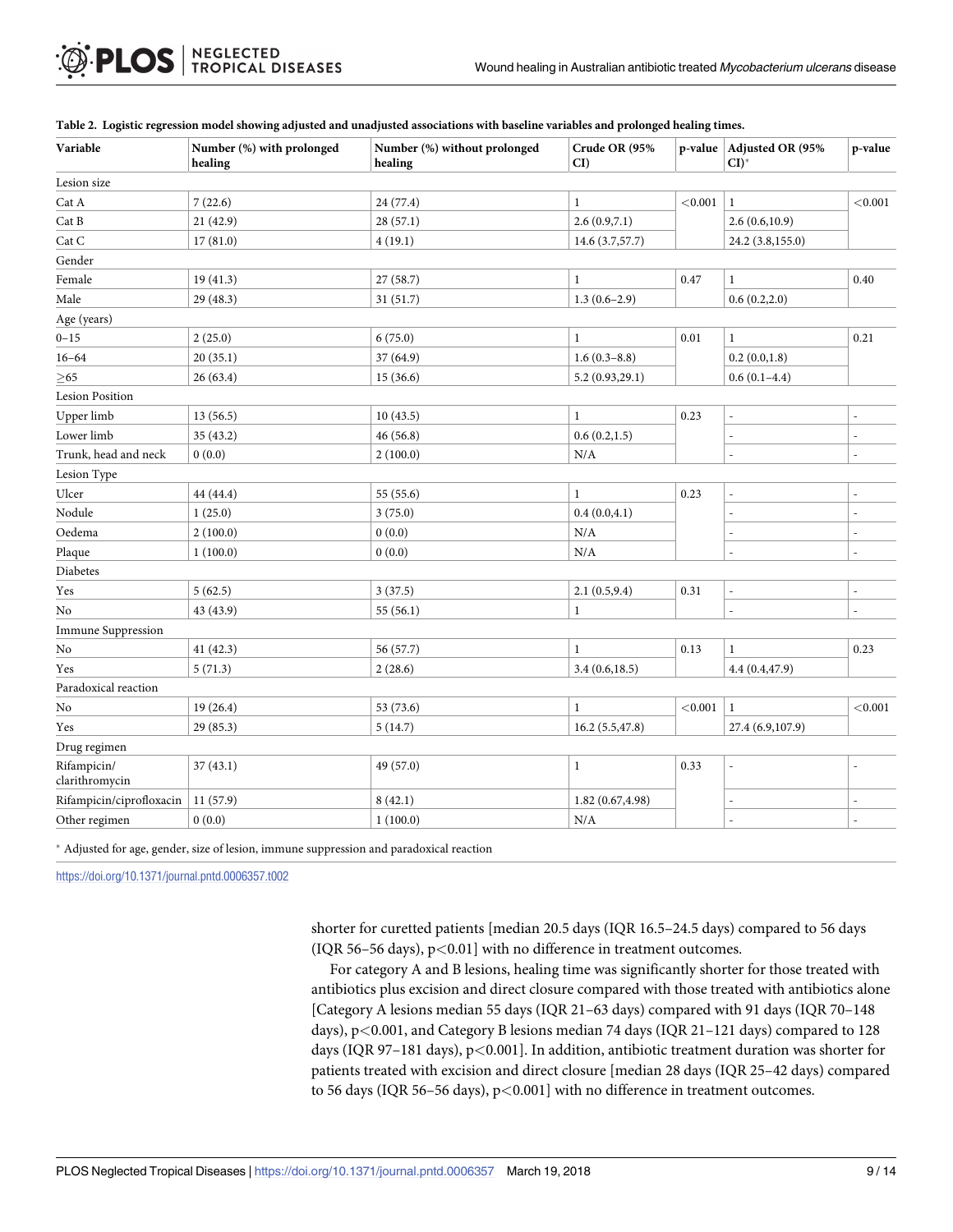| Size category | Curette | Debridement | <b>Excision + direct closure</b> | <b>Excision + SSG</b> | Total |
|---------------|---------|-------------|----------------------------------|-----------------------|-------|
|               |         |             |                                  |                       |       |
|               |         |             |                                  |                       |       |
|               |         |             |                                  |                       |       |
| Total         |         | ᆠ           |                                  |                       | ◡     |

#### <span id="page-10-0"></span>**[Table](#page-4-0) 3. Type of surgical treatment according to baseline size of lesion.**

<https://doi.org/10.1371/journal.pntd.0006357.t003>

There was no significant difference in healing times for category B ( $p = 0.71$ ) or category C lesions ( $p = 0.24$ ) treated with antibiotics plus surgical debridement compared with antibiotics alone. However 75% of lesions treated with debridement experienced a paradoxical reaction. Likewise there was no significant difference in healing times for category B ( $p = 0.48$ ) or category C lesions ( $p = 0.77$ ) treated with antibiotics plus excision + SSG compared with antibiotics alone.

## **Wound healing: Paradoxical reactions**

Fifty-seven (35.0%) patients experienced a paradoxical reaction after a median 62 days (IQR 35–87 days) from start of antibiotic treatment. Twelve (21.0%) were diagnosed by clinical and histological criteria and 45 (79.0%) on clinical criteria alone. Of those treated with antibiotics alone, lesions affected by a paradoxical reaction had longer healing times than those not experiencing a paradoxical reaction [median time to heal 177 days (IQR 154–224 days) compared to 107 days (IQR 79–153 days), p*<*0.001]. This was true for each size category of lesion: Median 165 days (IQR 139–206 days) compared to 84 days (IQR 70–119 days) for Category A lesions (p*<*0.01), median 178 days (IQR 151–224 days) compared to 106 days (84–128 days) for Category B lesions (p*<*0.001), and median 191 days (IQR 167–347 days) compared to 168 days (IQR 137-214 days) for Category C lesions ( $p = 0.06$ ).

## **Discussion**

We have described the natural history of *M*. *ulcerans* lesions following treatment with antibiotics in Australian patients. We have shown that for the majority of lesions the following changes occur: in the first weeks of treatment a significant reduction occurs in the size of induration surrounding a lesion. Following this, the size of induration once again increases, and can often become larger than at the start. Additionally, despite ongoing antibiotic treatment, the size of the ulceration increases for most patients. Over time, the induration around the ulceration resolves and at that time, but usually not before, the wound begins to heal. Total healing time is long, with the majority of lesions taking more than 4 months to heal, and is longer in patients with larger lesions or in those who experience paradoxical reactions.

In essence, the clinical appearance of the lesion usually gets worse on treatment, and lesions will not have healed or improved greatly by the time the recommended antibiotic treatment (8 weeks) has been completed. Once the induration has settled the wound will begin to heal. This information is very important for clinicians managing *M*. *ulcerans* as it will allow them to manage their own and their patient's expectations as to how lesions respond to treatment. It will hopefully also prevent them from mistakenly attributing lesion progression as treatment failure and unnecessarily changing, prolonging or recommencing antibiotic treatment or recommending surgery in pursuit of disease cure. It also provides very important baseline data against which interventions aimed at improving wound healing times can be studied in the future.

Interestingly, healing times of wounds after antibiotic treatment without surgery in our Australian patients were similar to those reported from African patients. In a study by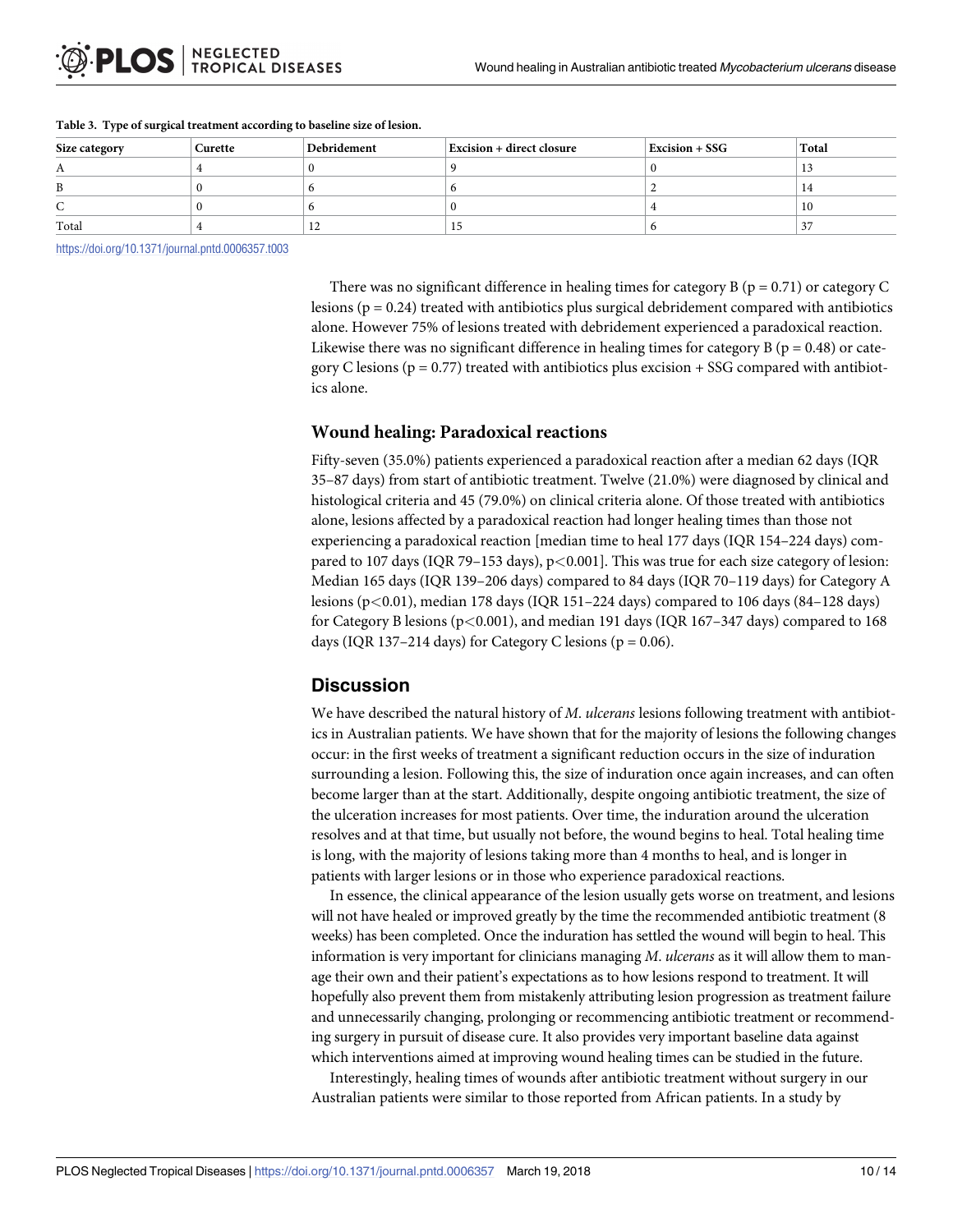<span id="page-11-0"></span>Neinhuis et al in Ghana where patients were treated with antibiotic regimens of 8 weeks, the time to complete wound healing was 18 weeks (95% CI 14–22 weeks) for category 1 lesions and 30 weeks (95% CI 26–34 weeks) for category 2 and 3 lesions.[[12](#page-13-0)] This compares to 17 weeks for category 1, 24 weeks for category 2 and 25 weeks for category 3 lesions in our study. In addition, the behaviour of lesions following antibiotic treatment was similar with 78% of lesions experiencing an increased in size of induration from the low point and in 30% of lesions the amount of induration increased past the size at antibiotic commencement (compared with 71% and 29% respectively in our study). In our study we have created a new sub classification of WHO category 1 lesions as category A (400mm<sup>2</sup>) and Category B (401-1600mm<sup>2</sup>) lesions, and we have shown that there are important differences as far as treatment options (eg surgical interventions) and prognostic outcomes (eg healing times) between these subgroups. We feel that in an Australian setting, where the majority of lesions are WHO category 1 at presentation and surgical services are easily accessible, this is a relevant sub classification and propose that this be considered for adoption in other contexts where it is relevant.

We have identified that a major factor contributing to prolonged healing of wounds is the development of paradoxical reactions and this is independent of the size of the lesion at commencement of antibiotic treatment. Therefore, measures to prevent or minimise them would appear important when trying to improve wound healing. We know that paradoxical reactions are more likely to occur in those who are  $> 60$  years of age, have oedematous lesions and have used amikacin in their antibiotic regimen,[[13](#page-13-0)] but little data is available on how we can prevent them or minimise their adverse effects on wound healing. We have reported success in preventing or minimising tissue necrosis associated with paradoxical reactions using corticosteroids but this needs further study to confirm our findings.[\[14,](#page-13-0) [15\]](#page-13-0)

Another important factor affecting wound healing times is the size of lesions at commencement of antibiotic treatment. To improve wound healing times there is thus an urgency to diagnose lesions at an earlier stage of disease. Community campaigns aimed at increasing the awareness of *M*. *ulcerans* and the importance of early diagnosis need to be implemented and linked to medical education facilitating clinicians to recognise and diagnose early *M*. *ulcerans* lesions.[\[16](#page-13-0)] This includes atypical forms of the disease such as oedematous and nodular lesions.[[2](#page-13-0)]

In our study we have shown that surgical treatment of lesions with excision and direct closure may reduce healing times for category A or B lesions by an average 1–2 months compared to using antibiotics alone. Additionally, we report that surgical curetting of small lesions (Category A) results in similar healing times to those of similar size treated with antibiotics alone. However, based on our published experience of successful outcomes with the combination of surgery and shortened antibiotic treatment durations,[\[17\]](#page-13-0) in this study we found that both of these above surgical options have the additional advantage of permitting significantly shorter antibiotic courses (an average reduction of half the duration) to be used without affecting treatment success rates, with the potential to reduce antibiotic related treatment toxicity.[[18\]](#page-13-0) Therefore this provides clinicians in settings with access to appropriate surgical services an additional treatment option to antibiotics alone for small lesions that may reduce healing times and antibiotic toxicity. Surgical debridement was not associated with reduced healing times, but any beneficial effect may have been confounded by the fact that the majority of cases where it was used (75%) also experienced paradoxical reactions which would have biased the sample towards prolonged healing. Therefore it is possible that if the cohort had been matched for the occurrence of paradoxical reactions there may have been a beneficial effect on wound healing time for those who had surgical debridement. This needs further study.

Although in a small proportion of patients wound healing took longer than 12 months, it is important to note that in all such cases wounds eventually healed without further antibiotic treatment. This suggests there are a proportion of lesions that will have very prolonged healing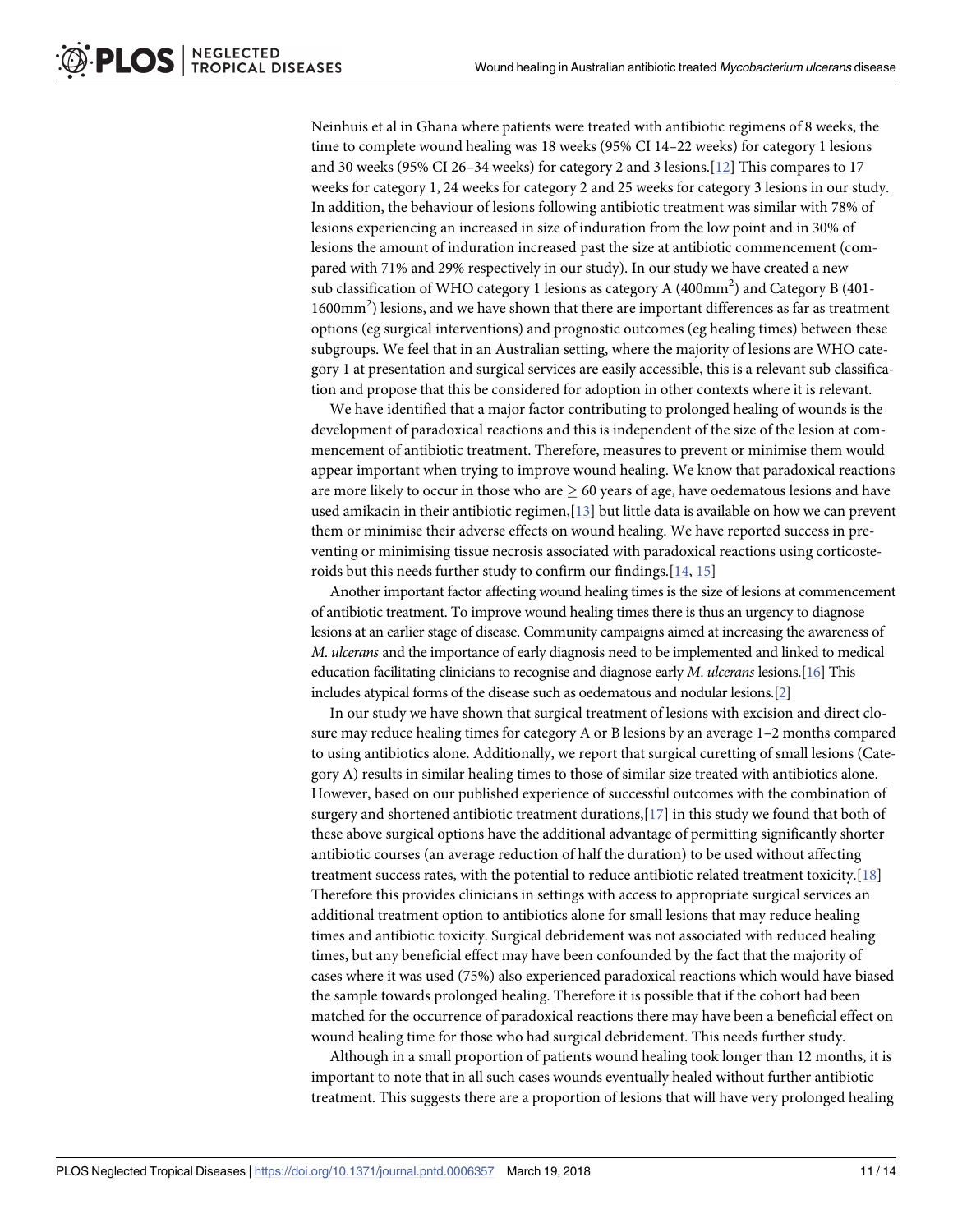<span id="page-12-0"></span>times, possibly influenced by low-grade paradoxical reactions which were present in all cases, and in these situations significant patience may be needed on the part of clinicians and patients.

Prolonged healing times can lead to significant patient and clinician dissatisfaction. Therefore there is an urgent need to develop new interventions aimed at improving healing times. [\[19\]](#page-13-0) Such options could include the use of agents that target the mycolactone toxin of *M*. *ulcerans* in order to minimise tissue destruction associated with lesions, improved dressing regimens and wound care techniques such as negative pressure wound therapy,[\[20\]](#page-14-0) debridement of wounds with medical maggot debridement therapy,  $[21]$  more aggressive surgical debridement techniques, and interventions to prevent paradoxical reactions.[[15](#page-13-0)]

The main limitation of this study is its observational nature where treatment interventions were not randomised. As a result, we cannot make firm conclusions regarding the effectiveness of interventions such a surgical treatment on wound healing rates. In addition, there may have been unrecognised confounders that were not controlled for in the multivariable analysis of risk factors for prolonged wound healing. Nevertheless, the associations with lesion size and paradoxical reactions were very strong and thus we feel that it is unlikely that this would have significantly affected these findings.

#### **Conclusions**

We have described the natural history in response to antibiotic treatment of *M*. *ulcerans* lesions in Australian patients, and have shown that lesions usually initially clinically improve, and then deteriorate with increased induration and ulceration, prior to healing after the inflammation associated with the lesions resolves. The time to complete healing of lesions is generally long, and is further prolonged in those with increasing initial size of lesions or who develop paradoxical reactions. For small lesions (*<*4cm2 ), excisional surgery can reduce healing times.

## **Supporting information**

**S1 [Checklist.](http://journals.plos.org/plosntds/article/asset?unique&id=info:doi/10.1371/journal.pntd.0006357.s001) STROBE checklist.** (PDF)

## **Author Contributions**

**Conceptualization:** Daniel P. O'Brien.

**Data curation:** Daniel P. O'Brien, N. Deborah Friedman, Anthony McDonald, Peter Callan, Andrew Hughes, Aaron Walton, Eugene Athan.

**Formal analysis:** Daniel P. O'Brien.

**Methodology:** Daniel P. O'Brien, N. Deborah Friedman, Anthony McDonald, Peter Callan, Andrew Hughes, Aaron Walton, Eugene Athan.

**Writing – original draft:** Daniel P. O'Brien.

**Writing – review & editing:** Daniel P. O'Brien, N. Deborah Friedman, Anthony McDonald, Peter Callan, Andrew Hughes, Aaron Walton, Eugene Athan.

#### **References**

**[1](#page-2-0).** Asiedu K, Etuaful S. Socioeconomic implications of Buruli ulcer in Ghana: a three-year review. The American journal of tropical medicine and hygiene. 1998; 59(6):1015–22. Epub 1999/01/14. PMID: [9886216](http://www.ncbi.nlm.nih.gov/pubmed/9886216)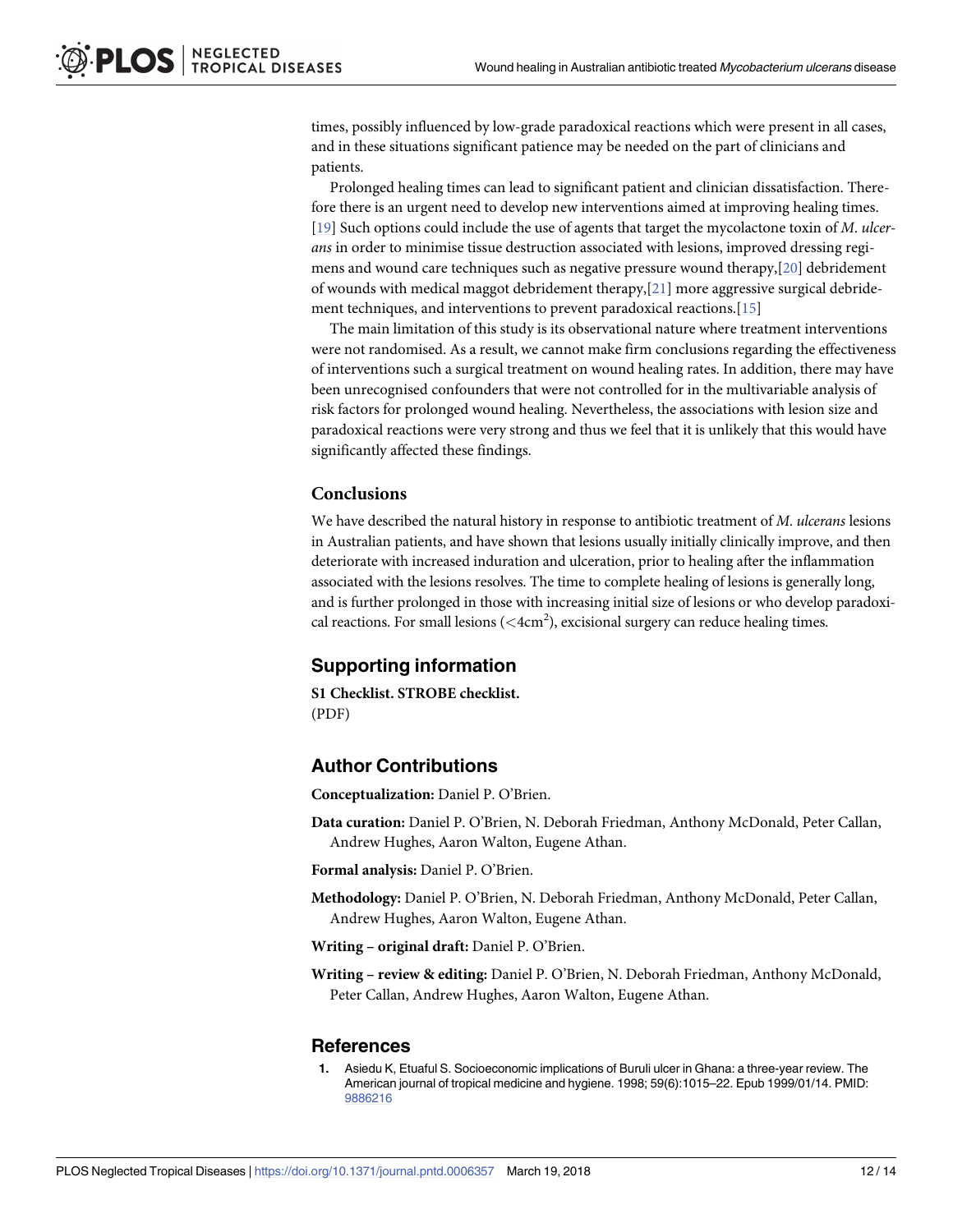- <span id="page-13-0"></span>**[2](#page-2-0).** O'Brien DP, Friedman ND, McDonald A, Callan P, Hughes A, Athan E. Clinical features and risk factors of oedematous Mycobacterium ulcerans lesions in an Australian population: beware cellulitis in an endemic area. PLoS neglected tropical diseases. 2014; 8(1):e2612. Epub 2014/01/07. [https://doi.org/](https://doi.org/10.1371/journal.pntd.0002612) [10.1371/journal.pntd.0002612](https://doi.org/10.1371/journal.pntd.0002612) PMID: [24392172](http://www.ncbi.nlm.nih.gov/pubmed/24392172)
- **[3](#page-2-0).** O'Brien DP, Hughes AJ, Cheng AC, Henry MJ, Callan P, McDonald A, et al. Outcomes for Mycobacterium ulcerans infection with combined surgery and antibiotic therapy: findings from a south-eastern Australian case series. The Medical journal of Australia. 2007; 186(2):58–61. Epub 2007/01/17. PMID: [17223763](http://www.ncbi.nlm.nih.gov/pubmed/17223763)
- **4.** O'Brien DP, McDonald A, Callan P, Robson M, Friedman ND, Hughes A, et al. Successful outcomes with oral fluoroquinolones combined with rifampicin in the treatment of Mycobacterium ulcerans: an observational cohort study. PLoS neglected tropical diseases. 2012; 6(1):e1473. Epub 2012/01/25. <https://doi.org/10.1371/journal.pntd.0001473> PMID: [22272368](http://www.ncbi.nlm.nih.gov/pubmed/22272368)
- **5.** Friedman ND, Athan E, Walton AL, O'Brien DP. Increasing Experience with Primary Oral Medical Therapy for Mycobacterium ulcerans Disease in an Australian Cohort: TABLE 1. Antimicrobial agents and chemotherapy. 2016; 60(5):2692–5. Epub 2016/02/18. <https://doi.org/10.1128/AAC.02853-15> PMID: [26883709](http://www.ncbi.nlm.nih.gov/pubmed/26883709)
- **[6](#page-2-0).** Nienhuis WA, Stienstra Y, Thompson WA, Awuah PC, Abass KM, Tuah W, et al. Antimicrobial treatment for early, limited Mycobacterium ulcerans infection: a randomised controlled trial. Lancet. 2010; 375(9715):664–72. Epub 2010/02/09. [https://doi.org/10.1016/S0140-6736\(09\)61962-0](https://doi.org/10.1016/S0140-6736(09)61962-0) PMID: [20137805](http://www.ncbi.nlm.nih.gov/pubmed/20137805)
- **[7](#page-2-0).** Phillips RO, Sarfo FS, Abass MK, Abotsi J, Wilson T, Forson M, et al. Clinical and bacteriological efficacy of rifampin-streptomycin combination for two weeks followed by rifampin and clarithromycin for six weeks for treatment of Mycobacterium ulcerans disease. Antimicrobial agents and chemotherapy. 2014; 58(2):1161–6. Epub 2013/12/11. <https://doi.org/10.1128/AAC.02165-13> PMID: [24323473](http://www.ncbi.nlm.nih.gov/pubmed/24323473)
- **[8](#page-2-0).** Pak J, O'Brien DP, Quek TY, Athan E. Treatment costs of Mycobacterium ulcerans in the antibiotic era. International Health. 2012; 4(2):123–7.
- **[9](#page-3-0).** Vincent QB, Ardant M-F, Adeye A, Goundote A, Saint-André J-P, Cottin J, et al. Clinical epidemiology of laboratory-confirmed Buruli ulcer in Benin: a cohort study. The Lancet Global Health. 2014; 2(7):e422e30. [https://doi.org/10.1016/S2214-109X\(14\)70223-2](https://doi.org/10.1016/S2214-109X(14)70223-2) PMID: [25103396](http://www.ncbi.nlm.nih.gov/pubmed/25103396)
- **[10](#page-3-0).** World Health Organisation. Treatment of Mycobacterium ulcerans disease (Buruli ulcer): guidance for health workers. Geneva, Switzerland2012.
- **[11](#page-4-0).** O'Brien DP, Robson ME, Callan PP, McDonald AH. "Paradoxical" immune-mediated reactions to Mycobacterium ulcerans during antibiotic treatment: a result of treatment success, not failure. The Medical journal of Australia. 2009; 191(10):564–6. Epub 2009/11/17. PMID: [19912091](http://www.ncbi.nlm.nih.gov/pubmed/19912091)
- **[12](#page-11-0).** Nienhuis WA, Stienstra Y, Abass KM, Tuah W, Thompson WA, Awuah PC, et al. Paradoxical responses after start of antimicrobial treatment in Mycobacterium ulcerans infection. Clin Infect Dis. 2012; 54 (4):519–26. Epub 2011/12/14. <https://doi.org/10.1093/cid/cir856> PMID: [22156855](http://www.ncbi.nlm.nih.gov/pubmed/22156855)
- **[13](#page-11-0).** O'Brien DP, Robson M, Friedman ND, Walton A, McDonald A, Callan P, et al. Incidence, clinical spectrum, diagnostic features, treatment and predictors of paradoxical reactions during antibiotic treatment of Mycobacterium ulcerans infections. BMC infectious diseases. 2013; 13:416. Epub 2013/09/07. <https://doi.org/10.1186/1471-2334-13-416> PMID: [24007371](http://www.ncbi.nlm.nih.gov/pubmed/24007371)
- **[14](#page-11-0).** Friedman ND, McDonald A, Robson M, O'Brien DP. Corticosteroid Use for Paradoxical Reactions during Antibiotic Treatment for Mycobacterium ulcerans. PLoS neglected tropical diseases. 2012; 6(9): e1767. <https://doi.org/10.1371/journal.pntd.0001767> PMID: [23029568](http://www.ncbi.nlm.nih.gov/pubmed/23029568)
- **[15](#page-11-0).** O'Brien DP, Huffam S. Pre-emptive steroids for a severe oedematous Buruli ulcer lesion: a case report. J Med Case Rep. 2015; 9(1):98. Epub 2015/05/01.
- **[16](#page-11-0).** Quek TY, Henry MJ, Pasco JA, O'Brien DP, Johnson PD, Hughes A, et al. Mycobacterium ulcerans infection: factors influencing diagnostic delay. The Medical journal of Australia. 2007; 187(10):561–3. Epub 2007/11/21. PMID: [18021043](http://www.ncbi.nlm.nih.gov/pubmed/18021043)
- **[17](#page-11-0).** Cowan R, Athan E, Friedman ND, Hughes A, McDonald A, Callan P, et al. Mycobacterium Ulcerans Treatment–Can Antibiotic Duration Be Reduced in Selected Patients? PLoS neglected tropical diseases. 2015; 9(2).
- **[18](#page-11-0).** O'Brien DP, Friedman D, Hughes A, Walton A, Athan E. Antibiotic complications during the treatment of Mycobacterium ulcerans disease in Australian patients. Internal Medicine Journal. 2017; 47(9):1011–9. <https://doi.org/10.1111/imj.13511> PMID: [28585259](http://www.ncbi.nlm.nih.gov/pubmed/28585259)
- **[19](#page-12-0).** O'Brien DP, Comte E, Serafini M, Ehounou G, Antierens A, Vuagnat H, et al. The urgent need for clinical, diagnostic, and operational research for management of Buruli ulcer in Africa. The Lancet infectious diseases. 2014; 14(5):435–40. Epub 2013/12/07. [https://doi.org/10.1016/S1473-3099\(13\)70201-9](https://doi.org/10.1016/S1473-3099(13)70201-9) PMID: [24309480](http://www.ncbi.nlm.nih.gov/pubmed/24309480)